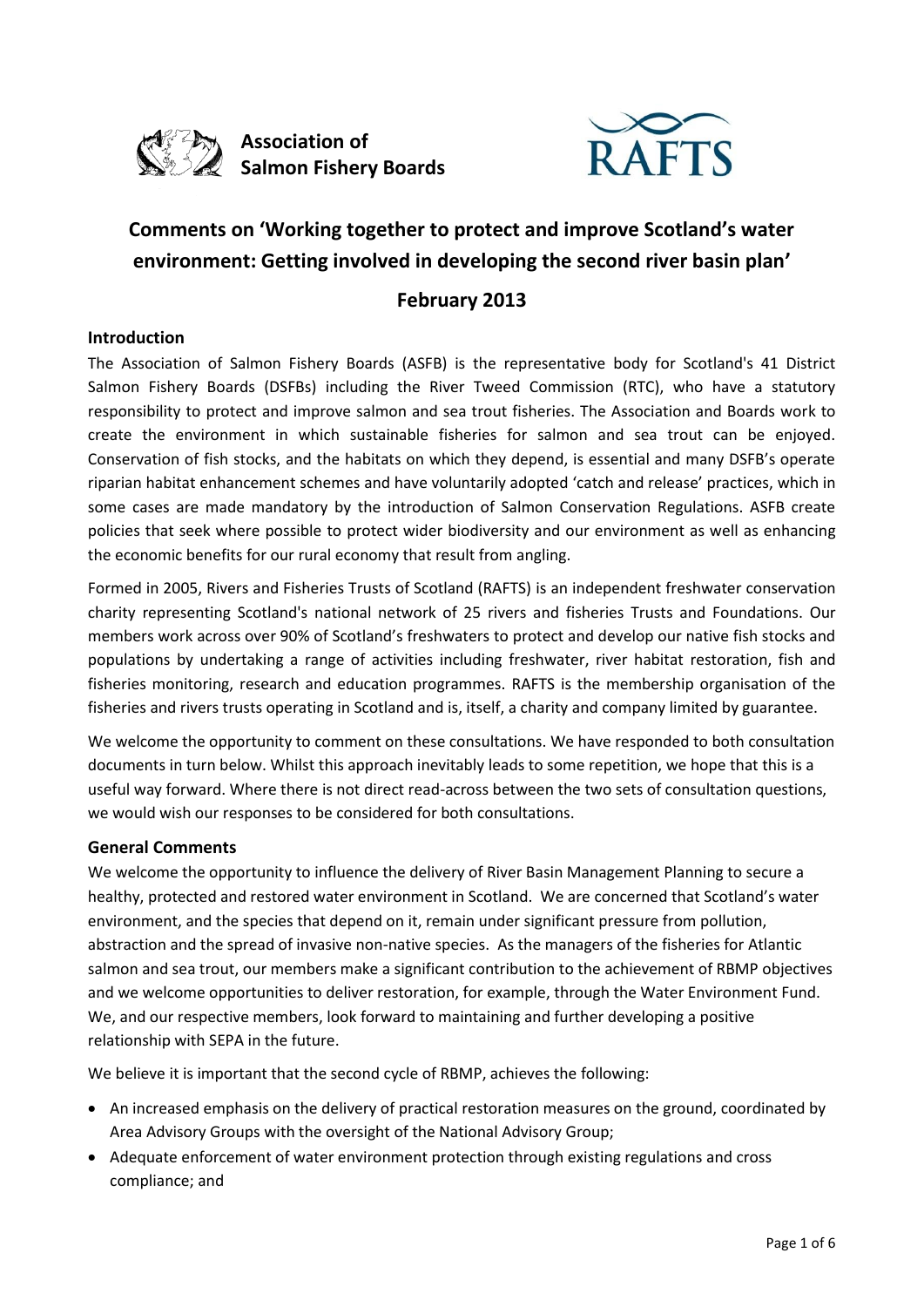Effective monitoring of the success of implementation of existing measures.

#### **Scotland RBMP**

*Question 1: Will the consultation opportunities outlined above enable you to contribute to the river basin planning process? If not, can you suggest any additional methods? Please also let us know if you feel that any of the methods are not appropriate and should not be a priority?*

Yes, we are content with the consultation opportunities as set out in the consultation document. It is important that stakeholder views are fully considered and used to identify issues and solutions. We would specifically request to be consulted at an early stage on any proposals that could have repercussions for the health of freshwater fish populations. We note, for example, that changes to the permission levels of activities under CAR and the designation of Heavily Modified Water Bodies are mentioned in the consultation document.

*Question 2: As we move towards the second river basin planning cycle, are there any ways that the area advisory groups can work more efficiently and effectively so they work better for you and for river basin planning?*

Please note that the reference to *District Salmon Fisheries Boards Scotland* on page 9 is incorrect. It should read *Association of Salmon Fishery Boards*. With regard to the NAG, it might be useful to schedule at least 1 extra meeting per year, perhaps in a workshop format, to focus specifically on the developing RBMP. On Page 10 both references should be to the *Association of Salmon Fishery Boards* (no District). We are content at the operation of these groups, but we believe that there could be more read-across from the NAG to the AAGs and *vice versa*. Similarly, there could be more coordination between DPMAG and the Fish and Fisheries Advisory Group with the NAG.

Although not an issue of how the groups work efficiently and effectively there is a need to ensure that the agendas and discussions of the AAGs are meaningful and deal with substantive issues. We are advised by some of our members that, in some areas, they do not believe that issues of genuine interest to them are considered. This can be partially dealt with via the topic and working group mechanisms proposed elsewhere.

*Question 3: One of the key roles of individual advisory group members is to ensure that they share information and promote the objectives of river basin planning more widely within their respective organisations. How do you disseminate river basin planning information to other relevant departments within your organisation? Are there any ways we could support you more effectively to promote river basin planning information and objectives to all relevant departments within your organisation?*

This is an issue that we have raised at the NAG. Whilst we try to coordinate between our national input at the NAG and the input of DSFBs/Fishery Trusts at the AAGs, we could certainly improve our coordination in this regard. This could also be helped by greater coordination/reporting at the NAG as to issues arising locally and *vice versa* as suggested above.

It is important that there are matters of substance to seek to coordinate views upon and it may be useful to consider how this role is fulfilled in conjunction with SEPA in some instances so that issues of concern and solutions are effectively advised to each other.

*Question 4: Do you agree with the proposal to formally split the Orkney and Shetland area advisory group into two separate groups? If not, then please give your reasons.*

As our respective memberships do not extend to Orkney or Shetland we have no comment.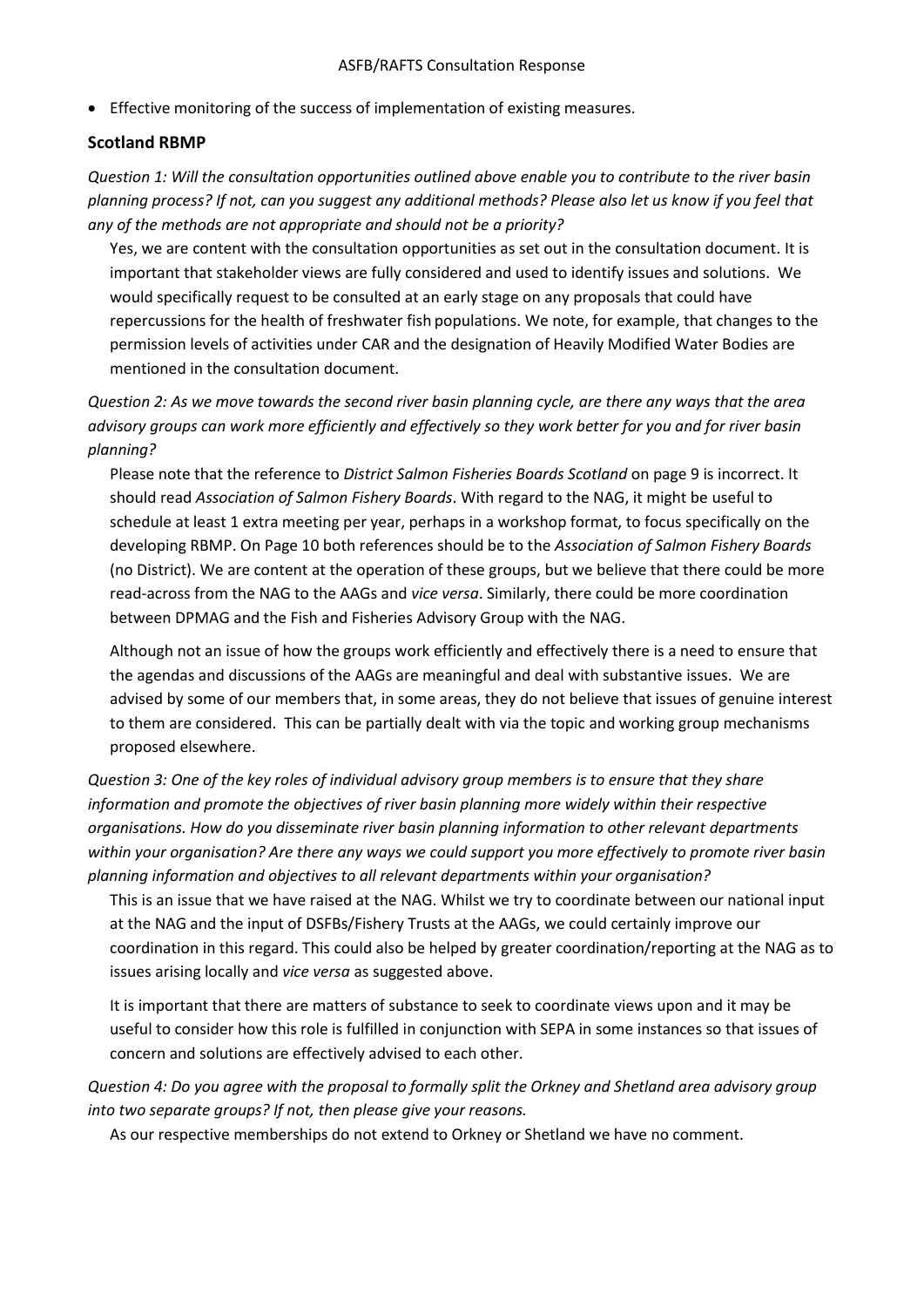*Question 5: Do you support the proposed changes to move AAG boundaries to enable better integration with flood risk management?*

We welcome the proposal to better integrate the two systems as it will largely be the same individuals at both sets of meetings. However, we note the very large area now proposed to be included within the new North Highland AAG following its combination with the previous West Highland AAG. Given one of the key drivers in the initial formation of the AAG network was to seek to ensure effective local engagement opportunities, we would welcome further clarification from SEPA as to how this is to be achieved in this area in particular. Although review of AAG boundaries must always be undertaken to ensure more effective working it is not clear how the objectives of the river basin planning process itself are better achieved by this amalgamation in particular.

*Question 6: Do you think we should consider making changes to any other area advisory group boundaries at this time?*

No, but we believe that this issue should be kept under review.

*Question 7: Do you agree with the proposal to reduce the emphasis on delivering area advisory forum events and use the mechanisms outlined above instead? Please give your reasons why.*

The area advisory group forums were formed initially as a means of facilitating wider engagement and interest in the river basin planning process. This clearly has not been successful and SEPA has identified alternative means of reaching beyond the AAG membership which we support. In this context SEPA must still seek to ensure that effective engagement opportunities are provided within the planning process if the forums themselves are to be no longer supported. We presume that existing memberships of the AAG forums have been advised and consulted on this change?

*Question 8: We have found focused workshops a really good way of working with you. What kind of workshop can you or your sector contribute to? We will consider all suggestions and the feasibility of resourcing them.*

We welcome the reference to fishery trusts and boards in the consultation document. One aspect that we will be working on during 2013 is a sector-specific prioritisation for improvements in relation to hydro electricity generation, and the timetable over which such improvements should take place. We believe that there would be great value in convening a specific event to discuss these priorities, once developed.

Fishery trusts and boards also undertake significant monitoring of the freshwater environment; particularly in terms of juvenile fish populations. We would welcome the opportunity to consider how these activities may be appropriately included in the on-going WFD monitoring programmes as part of any review of monitoring effort, the bodies undertaking this work and within the context of seeking cost-effective delivery of these roles.

*Question 9: Should we be considering other ways to involve you in river basin planning? Please provide suggestions as to how you would like to be involved.*

No

*Question 10: Are there any barriers which you or your organisation face which may curtail or prevent you from participating in river basin planning? How can these barriers be lessened?* No

*Question 11: Please tell us what river basin planning data would be most useful to you as we move into the second cycle?*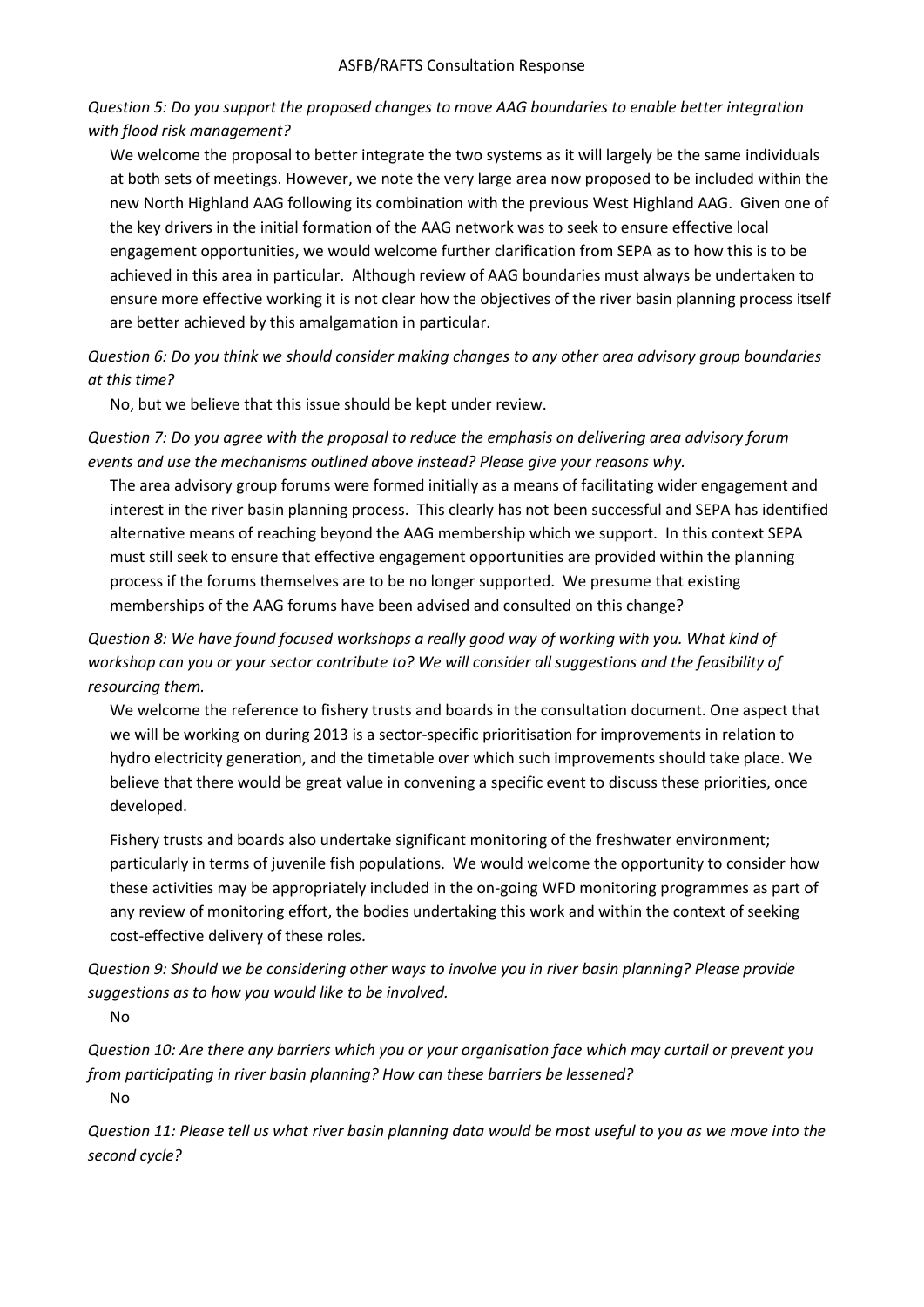We would endorse the comments made by RSPB Scotland with regard to enabling extraction of data according to individual pressures and ensuring that datasheets do not record a 'pass' where no monitoring has taken place.

*Question 12: As we move towards the second river basin planning cycle, are there any ways that we can work more efficiently and effectively at the catchment-scale?*

We support catchment-scale working and the consideration of multiple benefits including biodiversity, natural flood management and climate change. In order to address pressures and deliver restoration at the catchment scale, it is essential to fully engage all stakeholders and to integrate different policy objectives and plans. With the dissolution of the AAG forums it is essential that the alternative engagement mechanisms proposed by SEPA are effective and supported on an on-going basis.

As an example, both ASFB and RAFTS are members of DPMAG, and we are concerned at the high number of breaches of General Binding Rules which have been detected through SEPA's diffuse pollution priority catchment work. We understand that, despite breaches of GBR19 (livestock erosion) being the most frequently recorded by SEPA, there have been very few recorded breaches of GAEC 4, which also relates to erosion by livestock. More needs to be done in terms of detection of breaches on the ground and follow-up enforcement and this is something that should be addressed with coordinated effort across a range of organisations and public bodies. For example, given adequate training, employees of both DSFBs and Fishery Trusts could help to identify such breaches and distribute information to those responsible.

We also understand that there is an opportunity to ensure greater coordination between Scottish Water's investment and the next cycle of RBMP, as the next water industry investment period occurs between 2015-2021.

*Question 13: Are there geographic areas or issues we should treat as a priority for a catchment-scale approach, and why?*

Hydro-electricity generation, barriers to fish migration, diffuse pollution, INNS review and of CAR licenses, the public notification of these and the integration of these reviews to wider catchment restoration objectives, particularly in respect of barriers to fish migration.

*Question 14: How can we better integrate or co-ordinate more effectively with other plans and processes to ensure RBMP objectives are incorporated? Can you suggest how we could do this?*

There could and should be better integration between the Marine Strategy Forum and NAG. This is not happening at the present time.

*Question 15: Are there key dates in your planning timetable we need to be aware of so we can plan to integrate during review or consultation opportunities?*

No

*Question 16: Do you agree with the key areas that we have suggested above for making improvements to the second river basin plan and planning cycle?*

Yes

### **Solway Tweed RBMP**

*Question 1: Will the consultation opportunities outlined above enable you to contribute to the river basin planning process? If not, can you suggest any additional methods? Please also let us know if you feel that any of the methods are not appropriate and should not be a priority?*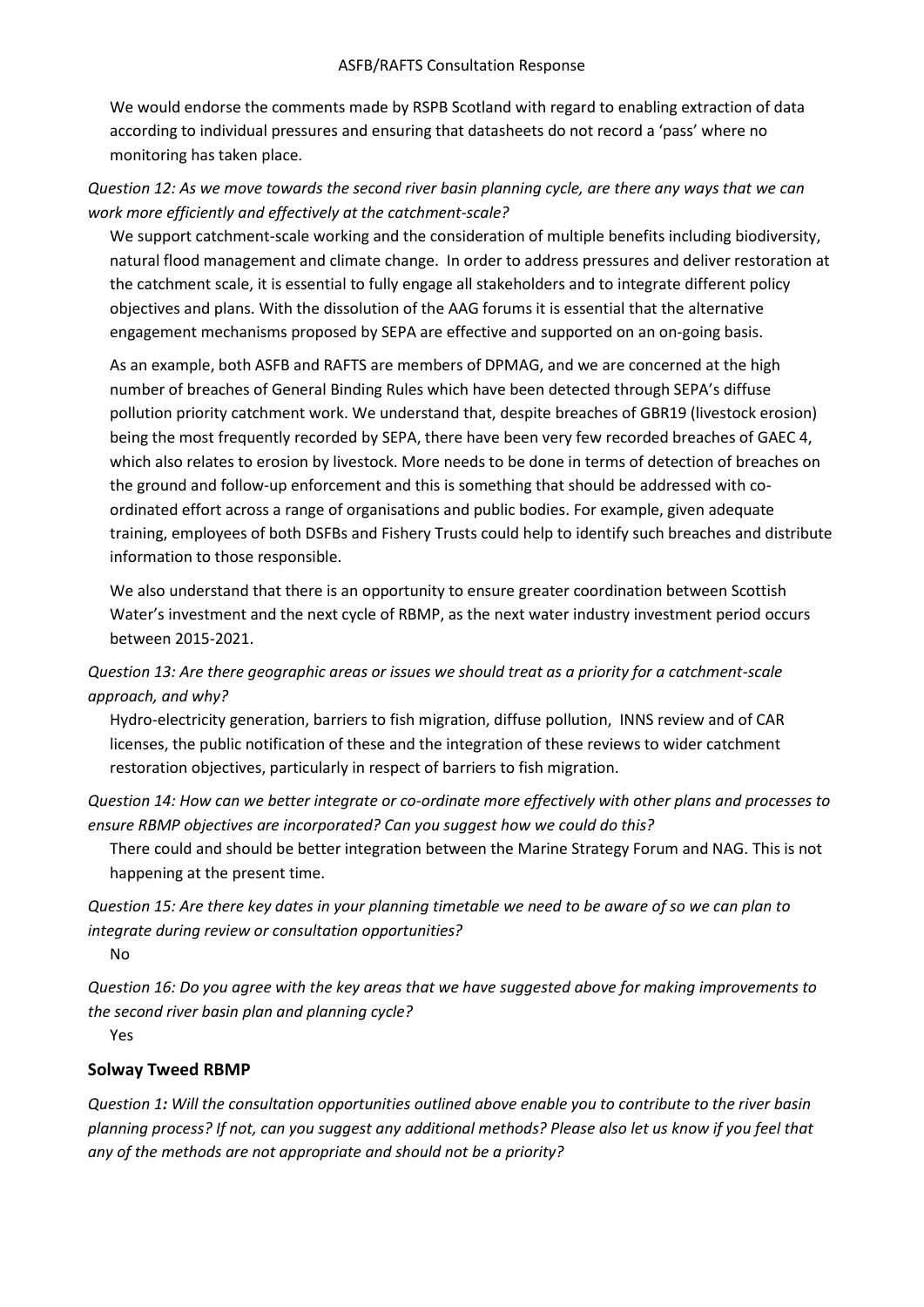#### ASFB/RAFTS Consultation Response

Yes, we are content with the consultation opportunities as set out in the consultation document. It is important that stakeholder views are fully considered and used to identify issues and solutions. We would specifically request to be consulted at an early stage on any proposals that could have repercussions for the health of freshwater fish populations. We note, for example, that changes to the permission levels of activities under CAR and the designation of Heavily Modified Water Bodies are mentioned in the consultation document.

*Question 2: As we move towards the second river basin planning cycle, are there any ways that the area advisory groups can work more efficiently and effectively so they work better for you and for river basin planning?*

Please see our comments above relating to the Scotland RBMP. We have no further specific comments relating to the Solway-Tweed plan.

*Question 3: Will our proposals enable you to get involved in river basin planning? Should we be considering other ways to involve you in river basin planning? Please provide suggestions as to how we could involve you, and at what stage.*

We are content that we have significant opportunities to get involved in RBMP.

*Question 4: We have found focused workshops a really good way of working with you. What kind of workshop can you or your sector contribute to? We will consider all suggestions and the feasibility of resourcing them.*

One aspect that we will be working on during 2013 is a sector-specific prioritisation for improvements in relation to hydro electricity generation, and the timetable over which such improvements should take place. We believe that there would be great value in convening a specific event to discuss these priorities, once developed.

# *Question 5: Are there any barriers which you or your organisation face which may curtail or prevent you from participating in river basin planning? How can these barriers be lessened?* No

*Question 6: Please tell us what river basin planning data would be most useful to you as we move into the second cycle?*

We would endorse the comments made by RSPB Scotland with regard to enabling extraction of data according to individual pressures and ensuring that datasheets do not record a 'pass' where no monitoring has taken place.

*Question 7: As we move towards the second river basin planning cycle, are there any ways that we can work more efficiently and effectively at the catchment-scale?*

We support catchment-scale working and the consideration of multiple benefits including biodiversity, natural flood management and climate change. In order to address pressures and deliver restoration at the catchment scale, it is essential to fully engage all stakeholders and to integrate different policy objectives and plans. With the dissolution of the AAG forums it is essential that the alternative engagement mechanisms proposed by SEPA are effective and supported on an on-going basis.

As an example, both ASFB and RAFTS are members of DPMAG, and we are concerned at the high number of breaches of General Binding Rules which have been detected through SEPA's diffuse pollution priority catchment work. We understand that, despite breaches of GBR19 (livestock erosion) being the most frequently recorded by SEPA, there have been very few recorded breaches of GAEC 4, which also relates to erosion by livestock. More needs to be done in terms of detection of breaches on the ground and follow-up enforcement and this is something that should be addressed with co-